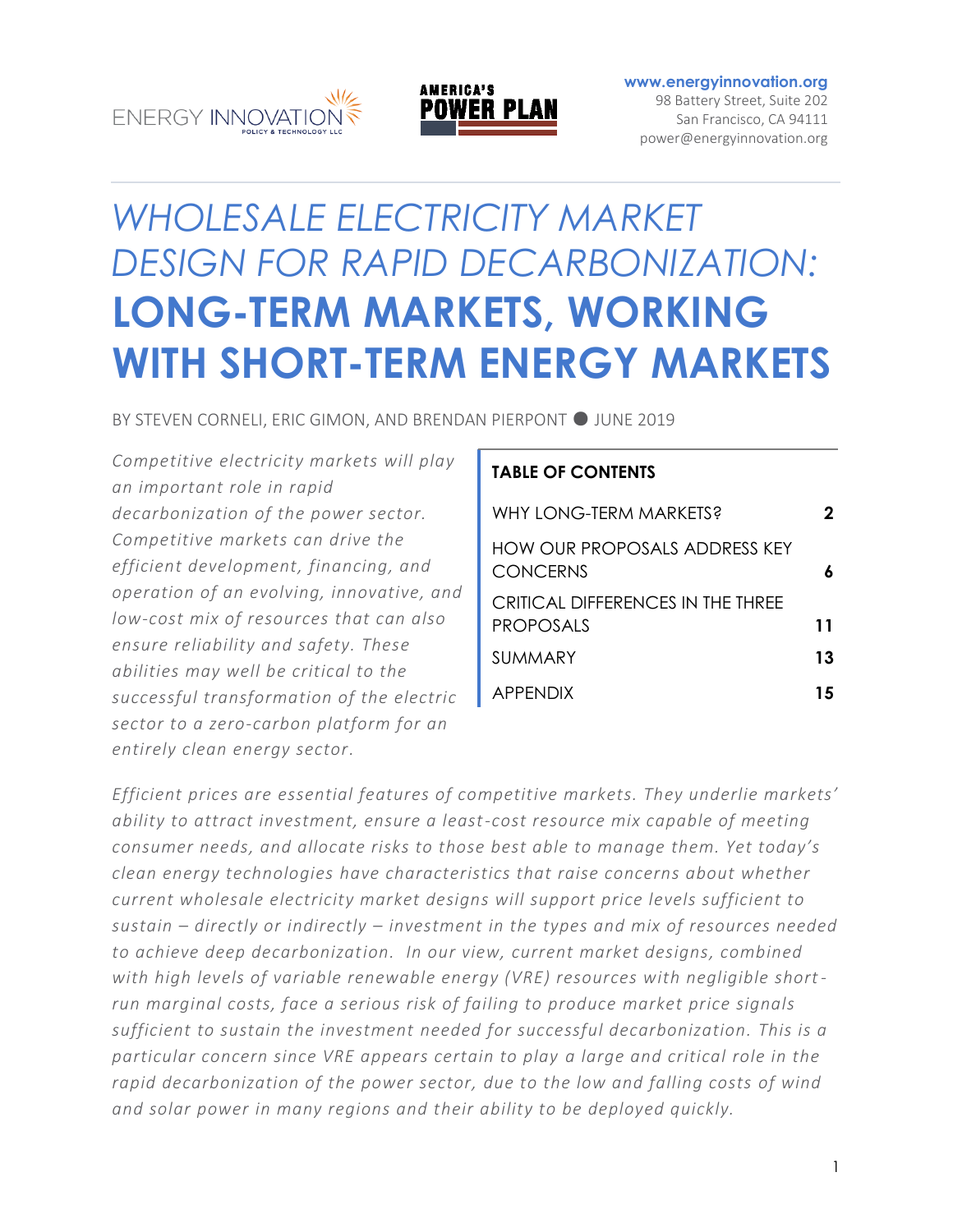*Accordingly, we see a growing need for adding some kind of long-term market to today's short-term spot markets to support investment in the types and quantities of these promising technologies needed, along with critically important complementary clean energy technologies, to decarbonize the power system quickly while meeting the other core principles outlined [in the introductory paper to this series.](https://energyinnovation.org/wp-content/uploads/2019/06/Wholesale-Electricity-Market-Design-For-Rapid-Decarbonization-Visions-For-The-Future.pdf) 1*

## **WHY LONG-TERM MARKETS?**

 $\overline{a}$ 

Two characteristics of VREs raise widespread concerns for current wholesale market designs. The first is their minimal, often zero, short-run marginal costs, combined with their substantial upfront costs. Current U.S. spot markets usually base their locational marginal prices (LMPs) on the short-run marginal cost of the "marginal resource"—whichever resource is needed to meet demand while maintaining the system within its various reliability constraints. This priceformation process suggests, quite strongly, that high levels of VRE will result in very low prices in short-term markets at times when the available supply of VRE exceeds total demand, including energy bought to put in storage and use by shifting load. This means VRE resources will primarily need to recover their costs from prices set at times when there is not enough VRE production to meet all demand.

In today's short-term markets, some fixed cost recovery for resources with relatively low marginal costs, including VRE resources, is achieved through the prices set by the relatively high marginal cost of fossil fueled flexible resources needed at times of high or varying demand. The rest of the fixed costs can only be recovered during periods of scarcity—that is, occasional periods when the very highest levels of energy demand exceed the total amount of all resources available to provide that energy. At such times, scarcity and the cost of rationing consumption can set the market's energy prices well above the marginal cost of the highest-cost available resources. As power systems decarbonize, flexibility will increasingly need to be provided by non-emitting resources, such as storage and flexible load. As a result, there likely will be fewer hours with prices set by relatively high-cost fossil fuels. This suggests that, in short-term markets with high levels of VREs, fixed cost recovery will rely increasingly on both the frequency of and the prices during scarcity events.

A key question then, is whether current spot market designs will create prices when VREs are not the marginal price setting units, and especially during periods of scarcity, that are high enough and frequent enough to incent efficient investment in and maintenance of all the VREs

<sup>1</sup> We summarize these principles as follows: *Market design should support 1) rapid decarbonization; 2) efficient levels of grid reliability; 3) short-run operating efficiencies; 4) demand side participation; 5) long-run efficiency including ready market entry and exit; 6) effective competition and mitigation of market power; 7) efficiently* sustainable institutions; 8) adequate financing of needed resources; 9) integration of new technology; and 10) ready *and realistic implementation*.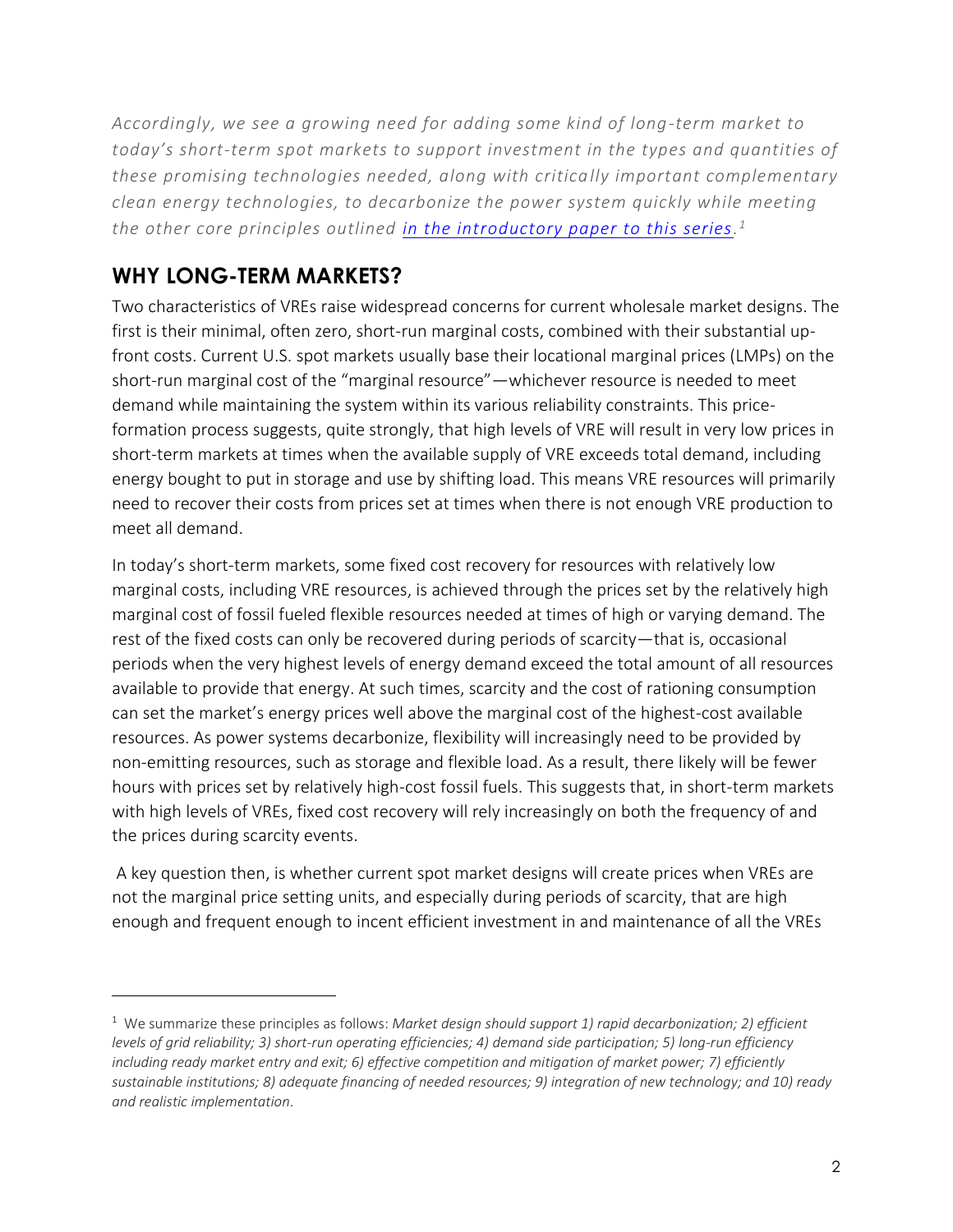and other clean energy resources needed to reliably create and operate a decarbonized grid.<sup>2</sup> If not, some market modifications will be needed to do so. We think that properly designed longterm markets, operating in concert with short-term spot markets, can fill this need, to the degree it arises.

The other feature that may prove challenging for current spot market designs is the well-known dependence of VRE on the availability of underlying intermittent wind or sunshine for producing energy. Both experience and increasingly sophisticated studies suggest that the resulting variability in VRE production profiles is not itself an insurmountable challenge for operating power systems with high shares of VRE, e.g., up to perhaps 80 percent of all energy. For example, operating variability can be reduced by selecting an optimal portfolio of different types of VRE across broad regions with different wind and sunshine patterns. Complementary technologies such as dispatchable clean energy resources, energy storage, and flexible load, can be operated to reshape the remaining variability on both the supply side and the demand side, to ensure the constant balancing of energy production and consumption needed for a reliable electric system.

Translating this operational set of resources into effective short-term market prices, however, could be difficult in a system with high levels of VRE production. In such a system, many of the periods with the potential for scarcity prices will occur because of significant lulls in wind and sunshine, when many VRE resources are unavailable. With no energy to sell, those VRE resources would be unable to capture those scarcity prices directly.

We certainly can imagine an appropriate suite of complementary technologies with the right amount of storage and load shifting capabilities solving this problem in a short-term market. The complementary technologies would purchase extra power during periods of ample VRE output, when prices would otherwise be near zero, and sell it during lull-induced scarcity periods when prices would otherwise be very high. This would bid up the otherwise very low energy prices during periods when VRE output alone is sufficient to meet demand, and put downward pressure on otherwise very high scarcity prices. The net effect would be to transfer some of the scarcity prices to the VRE resources, while at the same time capturing enough of the scarcity prices to pay for the complementary technologies themselves.

For the resulting prices to actually support investment in VREs and the complementary resources, the suite of complementary resources would need to have some additional characteristics. First, the suite would have to be large enough to be able to buy the quantity of energy needed during periods of very low prices to drive those prices up to levels that support

<sup>&</sup>lt;sup>2</sup> We use the term "efficient" in the sense of both productive efficiency (using the mix of technologies and inputs that produces a given amount of product at the least cost) and allocative efficiency (producing the quantity and mix of characteristics that create the maximum benefits for consumers). Prices in such a system need to be sufficient to support investment in the right mix of technologies, as well as to support appropriate consumption choices by consumers. Efficiency also implies market and price features that minimize the cost of managing risk.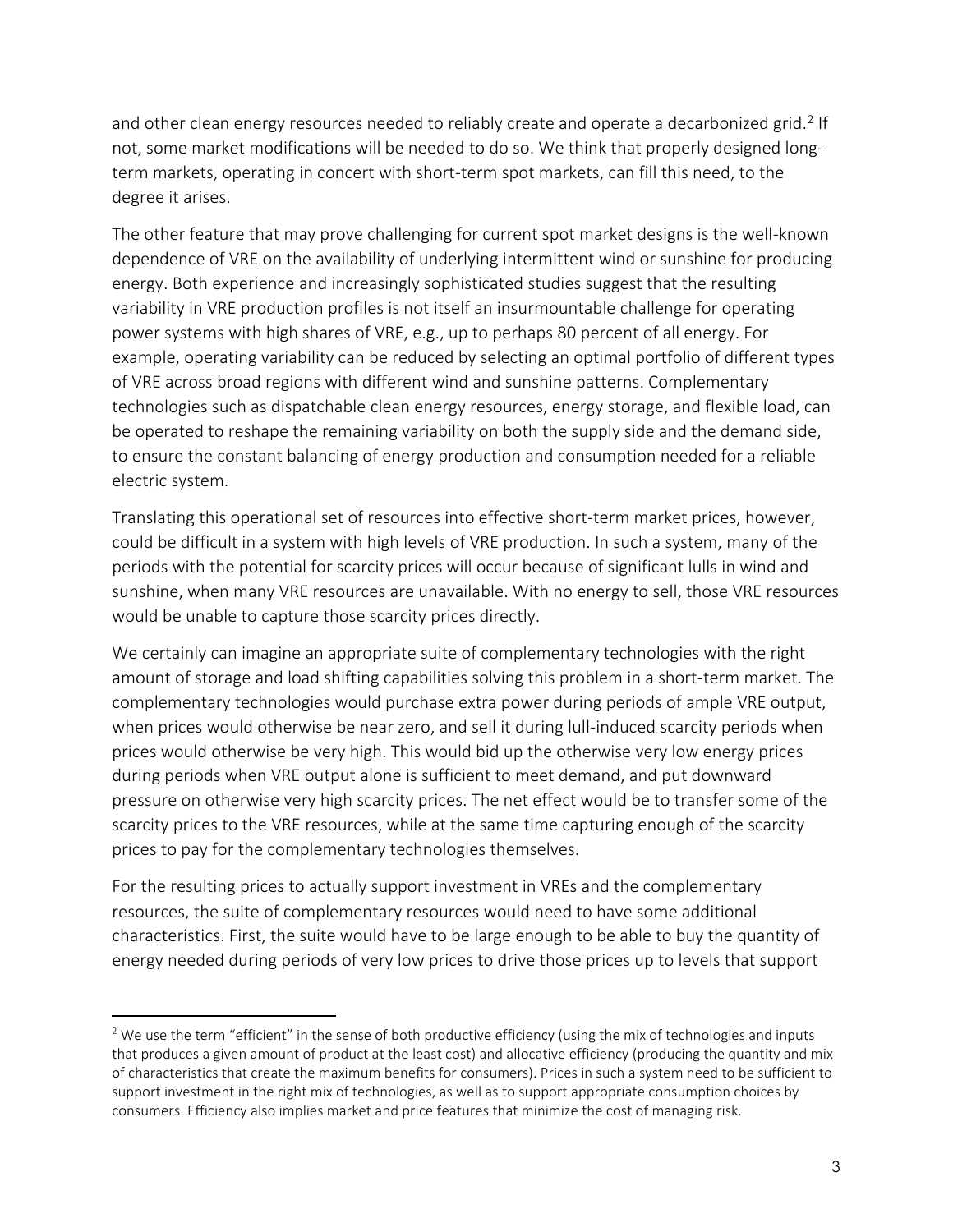VRE investment. But at the same time, it would have to be small enough to not consistently exceed energy needs during scarcity periods, which would simply eliminate the scarcity prices rather than transferring some of them to the VRE resources and the complementary resources.

Meeting both these conditions could be challenging. For example, with large enough amounts of VRE, meeting the first condition (being big enough to absorb all excess VRE) would violate the second condition (not having so much energy to sell that scarcity is persistently eliminated). For scarcity to provide effective cost recovery for VRE and complementary resources, such a market would have to avoid significantly excessive levels of investment in both VRE and complementary resources. This is especially important since significant overbuilds in either are likely to last a long time due to the very low marginal costs and significant fully sunk fixed costs of both VREs and many complementary technologies. Avoiding such overbuilds may be particularly challenging during the decarbonization process, when more deployment of both VRE and of complementary resources is likely to be generally desirable, regardless of the impact on scarcity prices.

The challenge goes beyond simply getting the quantities of VREs and complementary resources in the right balance. In a high-VRE electric system, the amount of scarcity likely also will be a function of how well the VRE's aggregate production profile, including any significant lulls in underlying sunshine and wind, fits with the profile of aggregate load on the system. These factors are determined largely by the type and location of the VRE resources, rather than by their total annual energy production. VRE portfolios that are more diverse in both type and location have smoother production profiles that better match load profiles, with fewer lulls, and thus produce less scarcity. This suggests that a short-term market with the right amount of complementary resources to help support local VREs of one type (e.g., wind) during initial stages of decarbonization may suddenly have too many complementary resources, with prices that are too low for both its local VREs and those complementary resources, if the next stage of decarbonization requires replacing a local fossil plant with a transmission line to a portfolio primarily made up of solar resources in a different region.

These kinds of complex and dynamic sensitivities to resource quantities, types, locations, and mixes suggest that it may be particularly challenging for a short-term market's prices alone to put together and support an efficient clean energy portfolio with high levels of VRE and the key complementary technologies. While a short-term market could perhaps get the solution right, the risks of getting it wrong, together with the potential consequences of lengthy periods with prices below levels needed to provide a return on clean energy investment, could be daunting to clean energy investors and developers alike. Indeed, a primary reason we propose long-term markets, running alongside short-term markets, is to better solve the problems of identifying and developing these complex portfolios over time. In particular, we think the addition of organized long-term markets will do a better job than short-term spot markets alone at identifying and incentivizing these complex portfolios, while preserving the benefits of competition in terms of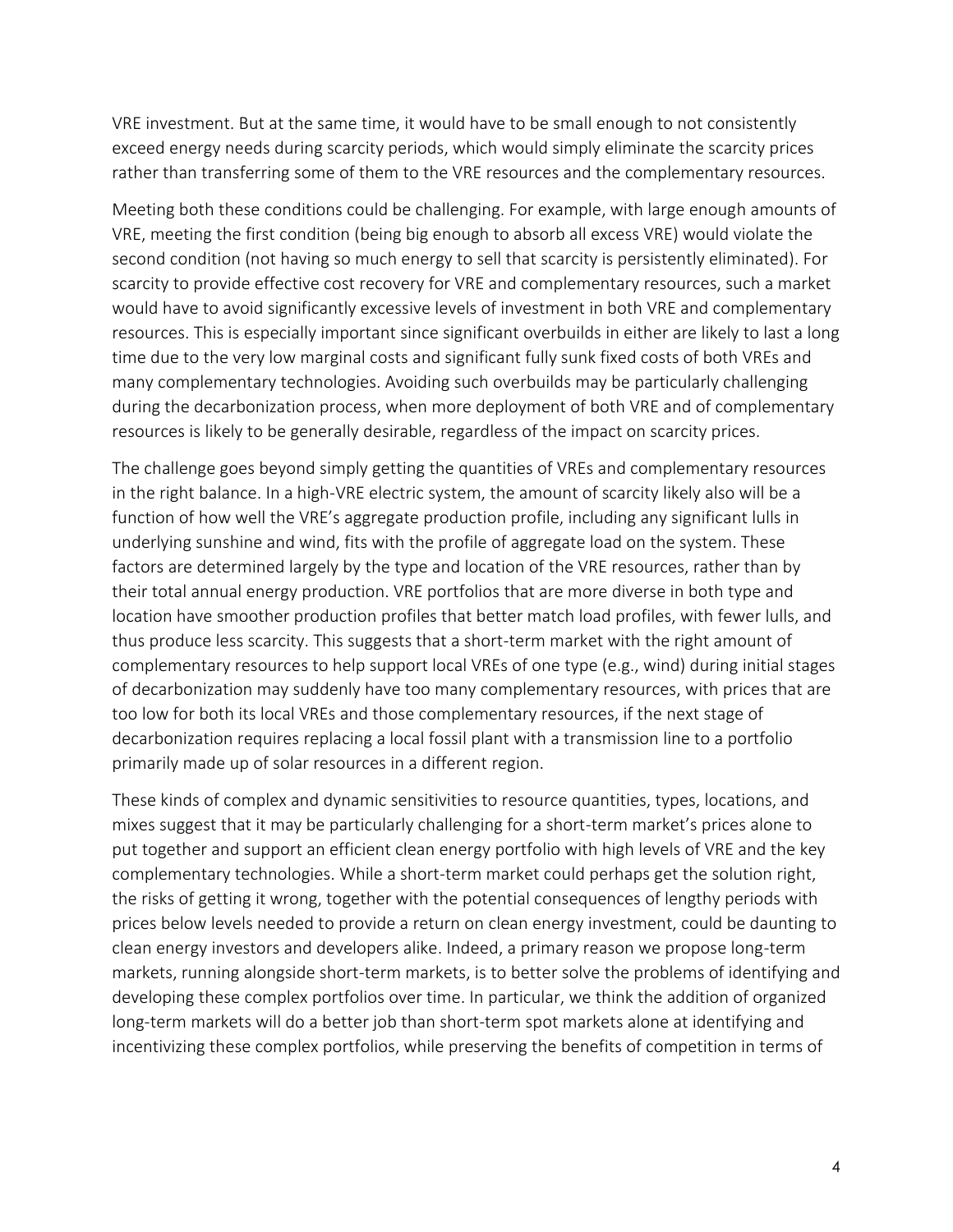innovation and cost reductions, risk management, cost and price discovery, and system operation.<sup>3</sup>

This view is bolstered by emerging computerized mathematical tools that can simulate electric system operation and cost with growing levels of VRE and complementary resources over time.<sup>4</sup> Such tools are rapidly making it easier to identify efficient and low-cost incremental pathways of technology deployment, and to incrementally update such pathways as technologies and electricity needs evolve over time. In addition, these tools can be used either as part of the market itself or in an earlier planning process to identify the types, locations, and amounts of new resources—such as new VRE portfolios, needed transmission expansion, the right amount and type of complementary technologies, and the systematic phase-out of existing fossil resources—needed to gradually build effective and efficient portfolios of clean energy technologies. By avoiding incompatible and imbalanced mixes of clean energy technologies, such long-term markets can reduce the risk of serious spot market malfunctions, while enhancing their effectiveness in sending good price signals to resources—particularly flexibility resources that help manage short-term variability in supply and demand. And, at the same time, such longterm markets would support large-scale investment in the more capital-intensive resources that find short-term market prices excessively uncertain and risky, particularly in a high VRE system.

This last benefit is perhaps the most important benefit we anticipate from adding long-term markets alongside short-term markets. Long-term markets, such as those we propose, will

 $\overline{a}$ 

[https://www.ethree.com/wp-content/uploads/2018/11/E3\\_Pacific\\_Northwest\\_Pathways\\_to\\_2050.pdf](https://www.ethree.com/wp-content/uploads/2018/11/E3_Pacific_Northwest_Pathways_to_2050.pdf) ; VCE, *Minnesota's Smarter Grid,* July 31, 1918, available at [https://www.mcknight.org/wp](https://www.mcknight.org/wp-content/uploads/MNSmarterGrid-VCE-FinalVersion-LR-1.pdf)[content/uploads/MNSmarterGrid-VCE-FinalVersion-LR-1.pdf](https://www.mcknight.org/wp-content/uploads/MNSmarterGrid-VCE-FinalVersion-LR-1.pdf) ; and

<sup>&</sup>lt;sup>3</sup> The question of whether a fully decentralized, price-driven short-term market can give rise to an efficient set of clean energy resources with high levels of VRE may be related to whether the underlying technologies comprise what economic theory characterizes as a "convex production set." See Koopman's *Three essays on the state of economic science*, Chapter 1, New York, 1957; and Baumol and Oates' *The theory of environmental policy,* Cambridge, 1988, Chapter 8. Convexity is required for an efficient decentralized market, but is prevented by significant increasing returns to scale, or if the output of a firm using one technology directly alters the output of another firm using a different technology, e.g., in the case of externalities in production. Baumol and Oates offer an example where technologies' locations cause such negative interactions, with an illustration of how identifying appropriate locations for the firms, outside of the price system, can avoid these inefficiencies. Excessive curtailment and other equilibrium problems in a high-VRE power system similarly could be due to the difficulty of avoiding nonconvexities in the production set. The system simulation tools used in Gimon's and Corneli's long-term market proposals, like Baumol and Oates' location planning, could help avoid these problems by selecting a more complementary mix of types, locations, and quantities of VRE and key complementary resources.

<sup>4</sup> Examples of such tools are Energy and Environmental Economics, Inc.'s (E3) RESOLVE and PATHWAYS models, Vibrant Clean Energy, LLC's (VCE) WIS:dom model, and Bloomberg New Energy Finance's (BNEF) New Energy Outlook modeling tools. For descriptions and examples of their uses, see E3, *Pacific Northwest Pathways to 2050,*  November 2018, available at:

BNEF, Statkraft and Eaton's *Flexibility Solutions for High-Renewable Energy Systems, United Kingdom,* November 2018, available at: https://data.bloomberglp.com/professional/sites/24/2018/11/UK-Flexibility-Solutions-for-High-Renewable-Energy-Systems-2018-BNEF-Eaton-Statkraft.pdf.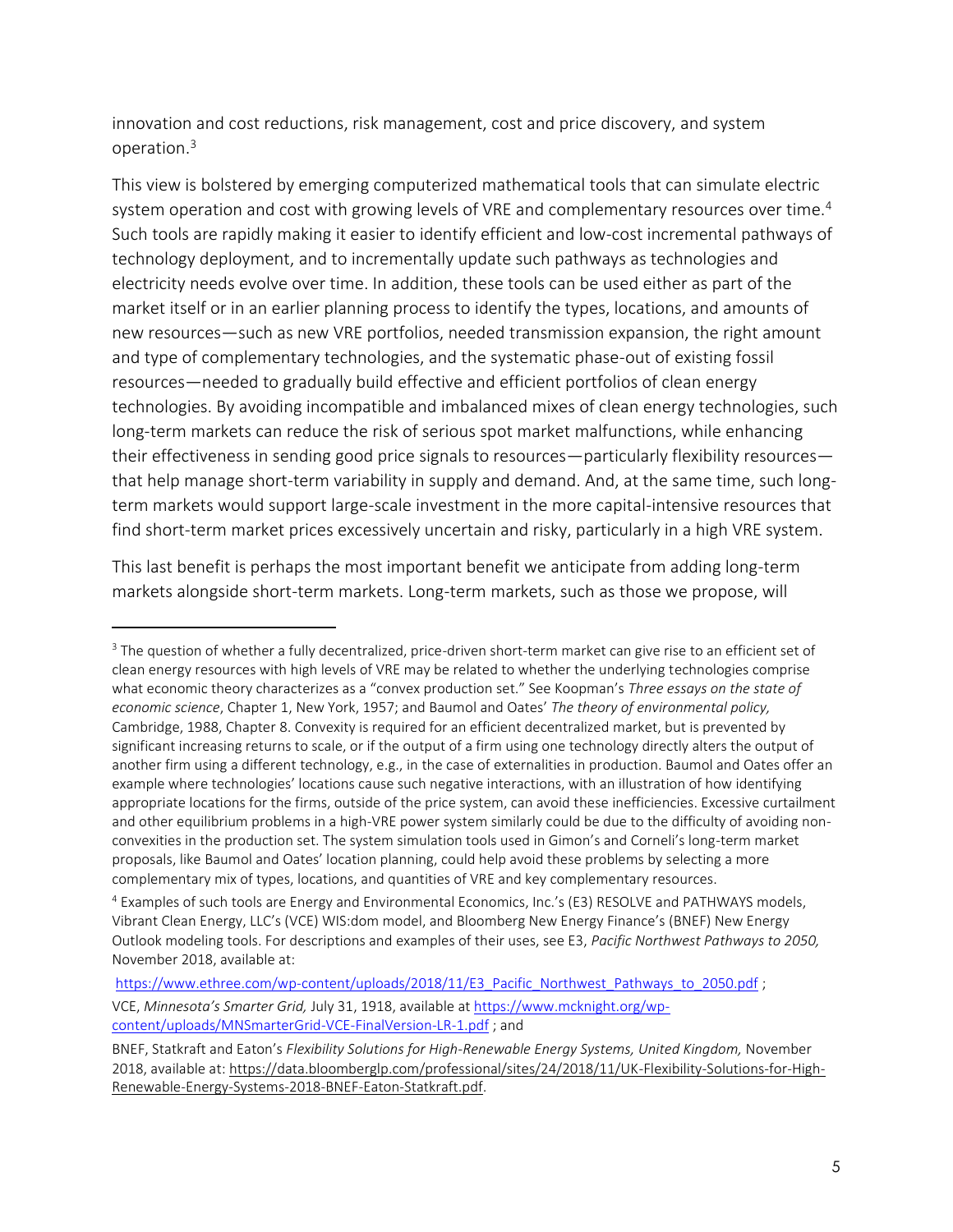replace the uncertainty and volatility facing clean energy investors in a short-term market alone, with the broadly available contractual certainty needed for low-cost debt and equity on the massive scale needed for several decades of continuous decarbonization.

This scale benefit will be critical in our view, even with well-functioning short-term markets, due to the volume of clean energy investment needed in the next two decades and the limited current availability of creditworthy counterparties to enter into voluntary contracts with them. And the contractual certainty will be even more important if short-term markets prove unable to consistently meet the challenges we have outlined here.

Finally, a long-term market is preferable to a return to regulation in our view, since the amount of capital that must be deployed to achieve the goal of rapid decarbonization is so large that it is crucial to support it through structures that minimize the uncertainty of capital recovery, while allocating the various other risks, such as execution, cost, completion, and performance risks, to those best able to mitigate and manage them.

## **HOW OUR LONG-TERM MARKET PROPOSALS ADDRESS THESE KEY CONCERNS**

A mix of the above reasons led each of the three authors of this paper to develop our own longterm market proposals. Though we developed these proposals independently and they have significant differences (see Appendix), reviewing them together shows that they share six core elements. This emergent deep structure in our proposals may be as important as their differences in terms of stimulating and refining the development of long-term market designs. The six core commonalities in our long-term market solutions are:

### **LONG-TERM CONTRACTS, POWER PURCHASE AGREEMENT, OR OFFTAKE AGREEMENTS FOR ALL PROJECTS FOR WHICH PRICE RISK OTHERWISE INHIBITS OR LIMITS LOW-COST FINANCING**

In each proposal, the long-term market offers long-term PPAs or similar contractual cost recovery assurances to competitively bid and selected projects, assuming the projects meet specified performance requirements. Each proposal's market allocates the cost of these contracts to load. This supports the creditworthiness of the contracts, due to the assurance of cost recovery from final customers, while also pooling the risk of the projects at the market level, further enhancing contract creditworthiness. These features are designed to ensure costrecovery by efficient projects, even if high levels of resources with minimal marginal costs prevent adequate spot market prices. Further, by minimizing price risk and ensuring creditworthy PPA counterparties, they are designed to assure low-cost financing for the large volumes of clean energy resources needed to decarbonize the power system.<sup>5</sup>

<sup>5</sup> These design elements support principles 1 (rapid decarbonization), 5 (long-run efficiency), and 8 (sufficient and efficient financing for needed investments). They also address principle 7 (efficiently sustainable) by not leaving critical resources underfunded or under-deployed and by encouraging inefficient or outdated resources to orderly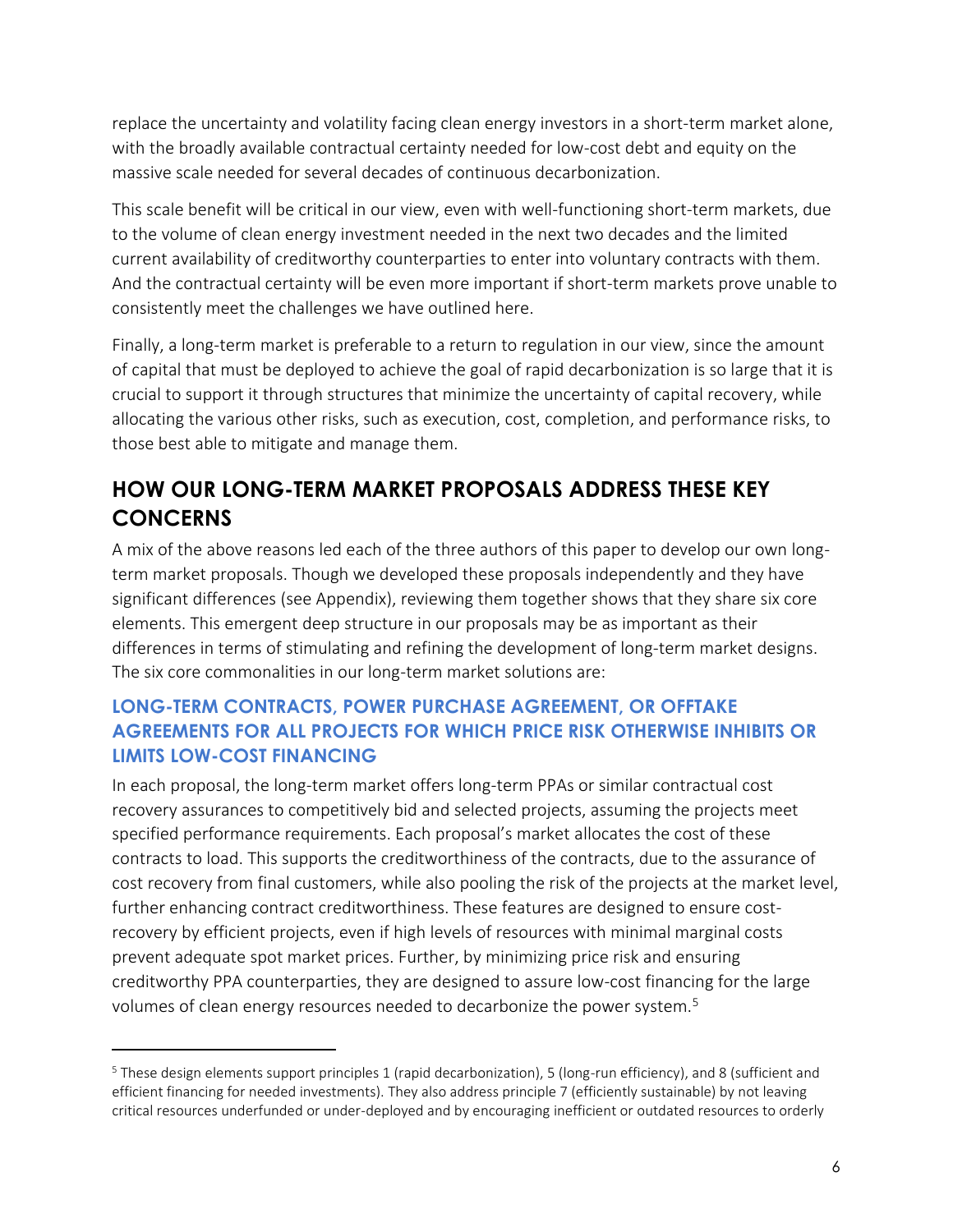#### **VOLUNTARY PARTICIPATION, BY RESOURCES SEEKING MITIGATION OF PRICE RISK, IN COMPETITION TO MEET THE MARKET'S DESIGN OBJECTIVES**

In each proposal, the long-term market seeks voluntary bids from projects that meet, or could potentially meet, market objectives established by policymakers. The market evaluates these bids competitively and selects the least-cost mix capable of meeting those objectives. These features, combined with PPAs that condition cost recovery on meeting suitable levels of performance, preserve the key benefits of robust competition by allocating the risk of cost overruns and project failure to the developer rather than customers. Participation on the part of projects is voluntary however, since any projects or technology types that wish to rely fully on the short-term market or on private, bilateral contracts are free to participate in only the shortterm market.<sup>6</sup> This ability to opt into the market with the greatest benefits is central to longterm and short-term markets working well together.

#### **COORDINATION AND CO-EVOLUTION WITH THE SHORT-TERM MARKET**

While the long-term market's PPAs and competitive procurement are intended to ensure revenue sufficiency and ready financing for resources in a high-VRE environment, they are also designed to do so only to the extent the short-term market fails to. In each proposal, the shortterm market still dispatches and creates dispatch-based prices for resources capable of helping balance the system in real time by producing, shifting the time of use of, or absorbing and discharging electricity. It may well be that the volatility and levels of prices in the short-term markets offer greater returns to some resources (e.g., complementary resources with low capital costs and a high degree of flexibility) than the long-term market does. The proposals all anticipate such resources will migrate to, or remain in, the short-term market rather than participate in the long-term market. Further, each proposal contemplates a variety of feedback loops from the short-term market that would guide the amount and type of resources solicited through the long-term market. The short-term market could even displace the long-term market, incrementally or fully, if the technologies that participate in the short-term market have operating and cost characteristics that support high enough price and revenue levels over time. Both short-term and long-term markets, however, probably will need additional state or federal policies to guard against any lower-cost, high emitting technologies dominating them and preventing adequate rates of decarbonization.<sup>7</sup>

#### **INCREMENTAL AND INNOVATION-SUPPORTING IMPLEMENTATION**

 $\overline{a}$ 

A long-term market would operate regularly, e.g. on a three-year forward basis, and each such market round would procure only a fraction of the total system's resources, granting projects in

and voluntarily exit the market. Proposals with contract terms incenting efficient operation also address principle 3 (short-run efficiency).

 $6$  These elements support principles 5 (long-run efficiency), 6 (effective competition), and 9 (integration of new technologies).

 $^7$  These elements support principles 3 (short-run efficiency), 4 (demand side participation and flexibility), 6 (effective competition), 7 (efficiently sustainable), and 9 (integration of new technologies).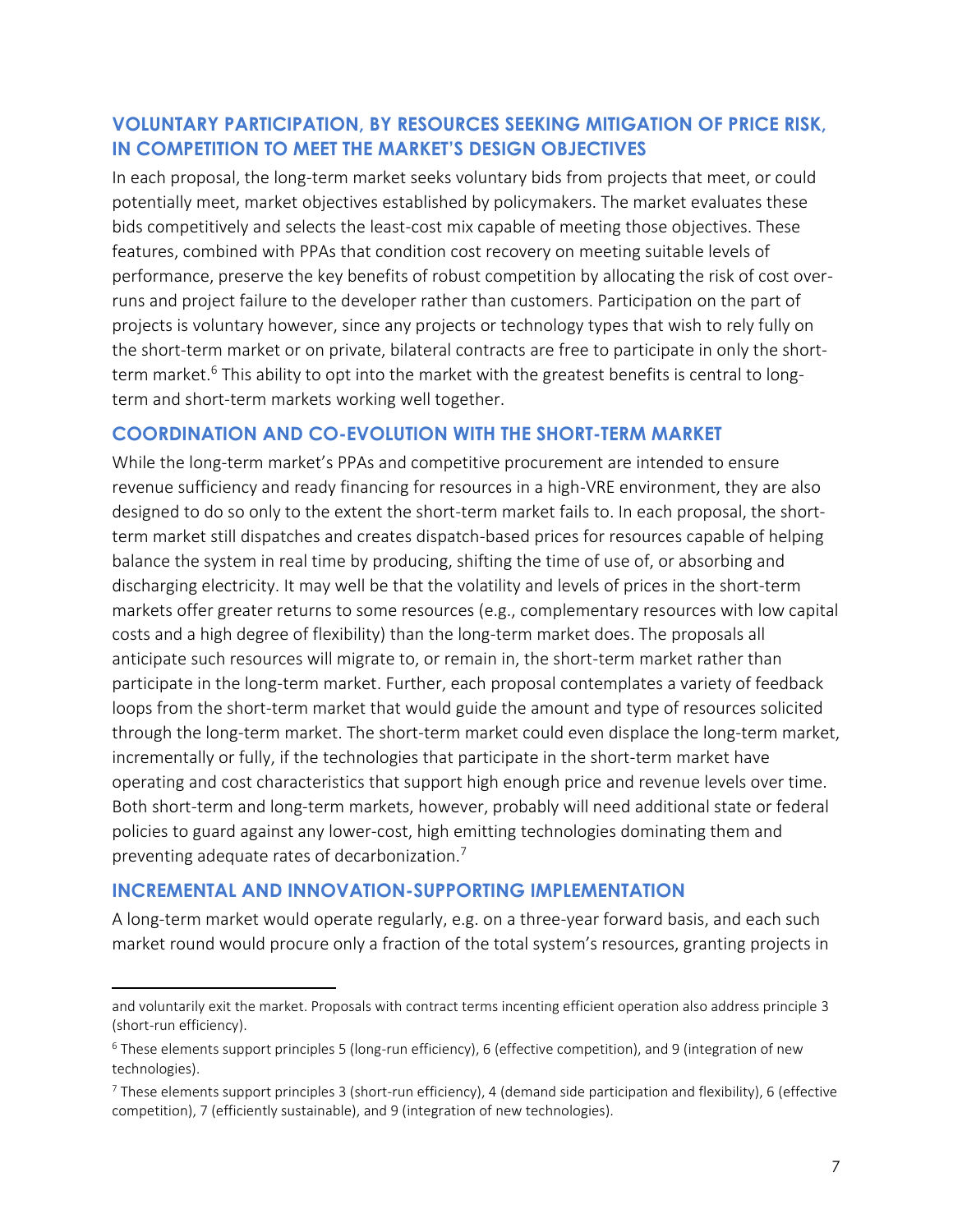each market round contracts of a long enough term to support low-cost financing.<sup>8</sup> These tranches would procure only the resources needed to replace uneconomic or otherwise unsustainable resources and to meet growing needs for electricity. But the markets would also include smaller "incubation" tranches to stimulate continued innovation, cost-reductions, and accelerated commercialization of new technologies with the potential to enhance, accelerate, and reduce the cost of decarbonizing the energy sector. Procuring only a portion of market needs in each round helps avoid premature lock-in of evolving technologies, and preserves additional procurement for future periods with more effective technologies and lower costs. This step-wise procurement approach also supports the effective phase-in of long-term market structures alongside current short-term energy markets.

This process is intended to support continuous deployment of the clean energy technologies that are commercially viable at the time of each market round. This allows continuous improvement of technologies and the power system, while limiting cost and technology risks as well as the path dependency that can arise from making planning assumptions before technologies are fully commercialized. Including "incubation" tranches helps new technologies bridge the gap between venture funding and full commercialization, while reinforcing those that are most able to bid and perform successfully in the competitive incubation process.<sup>9</sup>

#### **GREATER COOPERATION WITH AN OPTIMIZATION OF POLICY GUIDANCE**

A fundamental problem with today's long-term and short-term markets is conflict between market processes, which require free entry and exit to achieve efficient and reliable technology mixes, and clean energy policies, which are typically based today on mandates and various incentives for specific resource types and quantities. This creates a potential policy conflict: Without such out-of-market incentives, today's markets might perform according to their original design, but fail to attract and deploy the mix of clean energy technologies needed to maintain power system performance while effectively addressing the growing climate crisis. Yet simply continuing today's out-of-market incentives for legislatively favored resources could impair current market design's ability to function efficiently, while also leading to a severely suboptimal mix of the resources needed for efficient, reliable, and rapid decarbonization.

Such sub-optimal mixes could result for example, in excessive and costly levels of curtailment of clean energy production due to too much of a particular VRE (e.g., local solar or wind) in the supply mix, relative to cheaper and more balanced clean energy supply portfolios. This is especially likely because of the complex interdependencies between VRE types, quantities, locations, and enabling transmission, as well as with flexible load, storage, and other existing and

<sup>&</sup>lt;sup>8</sup> To be clear, each market round would procure additional tranches of new clean energy projects. We anticipate the contracts for projects in each tranche could be for substantially longer than the interval between market rounds. For example, projects with 15-year contracts could be procured in every market round, with three years between market rounds.

<sup>9</sup> These elements support principles 9 (integration of new technologies), 7 (efficiently sustainable), 5 (long-run efficiency), and 1 (rapid decarbonization).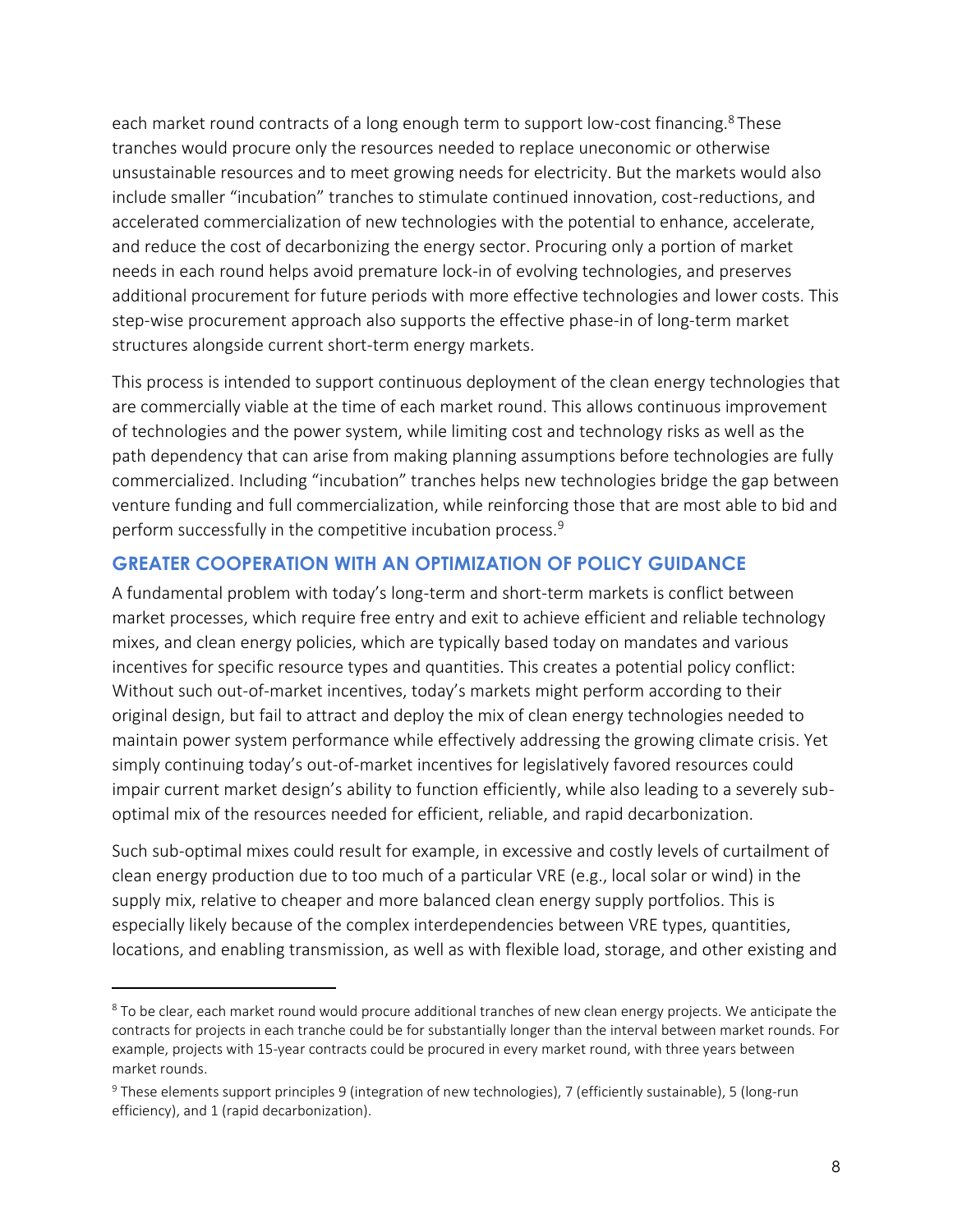emerging complementary technologies. Many of these critical system elements are excluded from today's wholesale markets. Further, many of these elements may only be available regionally, and thus will be difficult to optimize through traditional intra-state legislative and regulatory approaches to incenting more clean energy development.

All of the long-term market proposals discussed here would reduce this conflict between market objectives and clean energy and climate change policy objectives. Pierpont's long-term market's procurement objectives could be determined by independent resource planning processes that both reflect and inform policy-maker preferences. Corneli's and Gimon's long-term market alternatives rely on an emerging set of dynamic system design and planning tools to transparently generate an optimized regional electric resource portfolio capable of meeting policy-makers' energy system objectives, including reliability, universal service, and decarbonization goals, with a least-cost, best-fit set of competitively procured resources of all types, across broad geographies. These seemingly different approaches could converge into a very similar process if the policymakers who determine Pierpont's procurement objectives were informed by the same type of dynamic portfolio optimization tools that form the basis for the Corneli and Gimon proposals.<sup>10</sup> With a resource planning process based on such tools, and especially one that uses competitive bids as an input to the planning process, Pierpont's longterm market probably would look and perform very much like the other two in central ways.<sup>11</sup>

Importantly, all three proposals would provide critical, objective market- and system-based insights to policymakers on how best to achieve their various goals, with the potential to dramatically increase the pace and cost-effectiveness of clean energy deployment and the continuous reduction of GHG emissions. This same transparency and objective feedback process would help policymakers identify and implement the most cost-effective carbon and clean energy policies for an era when clean energy resources are cost-competitive but face new system integration, operation, and optimization challenges. $^{12}$ 

#### **INCREMENTAL DEVELOPMENT AND IMPLEMENTATION PATHWAYS**

The final key element of all three proposals is their ability to be implemented incrementally and organically without rewriting all the software, rules, and laws that govern current market designs. Pierpont's proposal, for example, builds on RPS and other clean energy procurement

<sup>&</sup>lt;sup>10</sup> See, e.g., the resources cited in footnote 4 above.

 $11$  Such system optimization tools, working either as a market platform or as a planning tool using market-based inputs, would support a critically important aspect of principle 5 (long-run efficiency) that may be difficult or impossible to achieve with the "invisible hand" of LMP markets alone, or with the geographically limited reach of state planners and regulators. Neither of these existing approaches is well-suited to achieving the efficient configuration of an overall multi-region supply portfolio consisting of co-optimized regional VRE resources, transmission, and predominantly local, flexible load and storage.

<sup>&</sup>lt;sup>12</sup> This feedback loop from market performance to climate and energy policymakers could also dramatically improve long-run economic efficiency (principle 5), rapid decarbonization (principle 1), and efficient sustainability of markets and institutions (principle 7).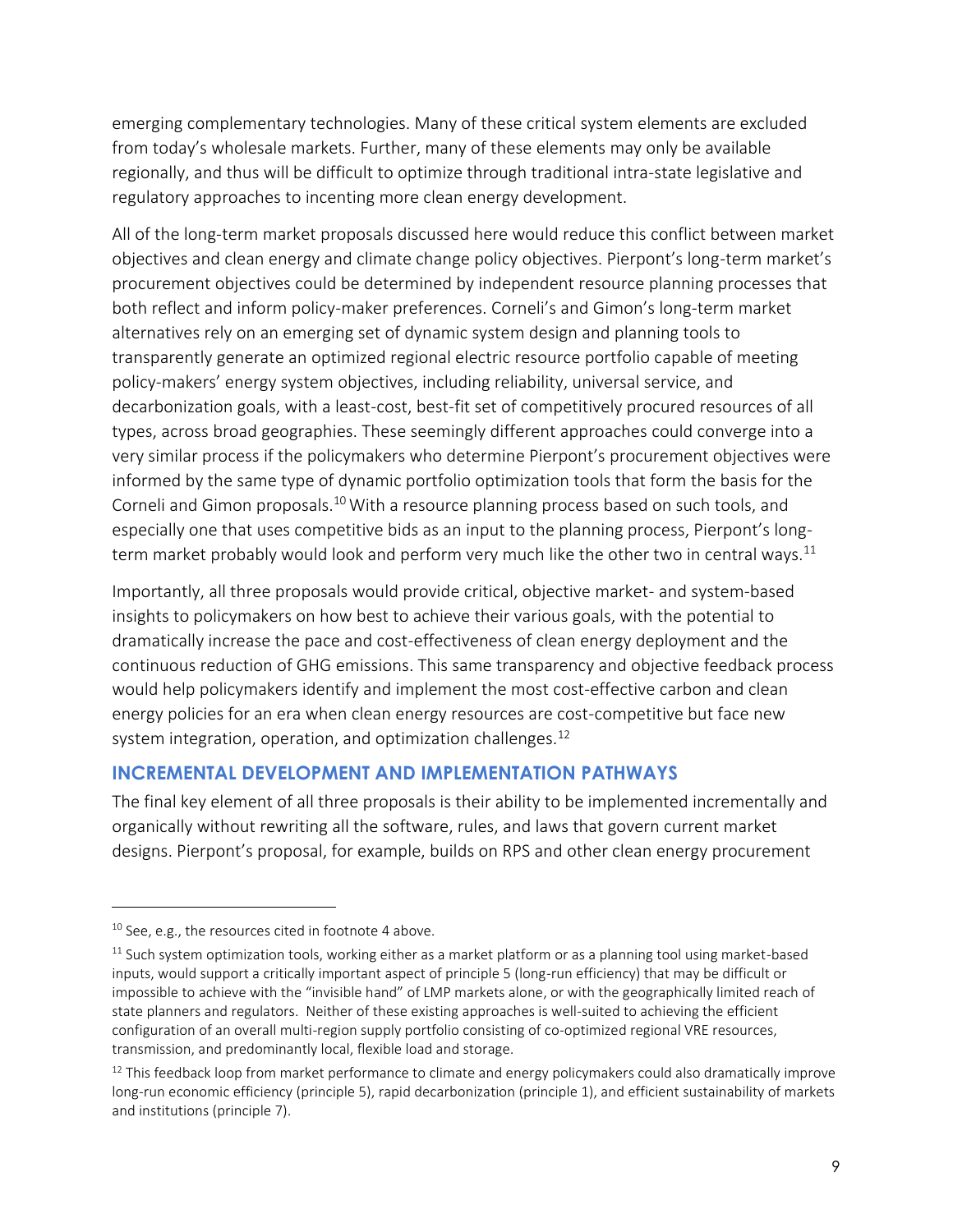practices for capital-intensive, low-marginal-cost resources and leaves today's LMP-based shortterm markets to evolve to attract and support the less-capital-intensive and often more distributed flexible resources needed in a high-VRE system.<sup>13</sup> Gimon envisions that his long-term firm market could potentially evolve out of an energy-only spot market's need for liquid secondary markets, or even out of the forward capacity markets associated with some of today's wholesale energy markets.<sup>14</sup> Corneli proposes that the system optimization software that clears the bids in his long-term configuration market could evolve through its early use in transmission expansion planning by regional RTOs.<sup>15</sup> This pathway would bring together regional planning with state regulators, in one of the few instances of state and federal regulatory coordination envisioned in the Federal Power Act and actually taking place today.<sup>16</sup>

## **CRITICAL DIFFERENCES IN THE THREE PROPOSALS**

Despite their common core elements, there are important differences among the three proposals, which illustrate the complexity of issues and the range of choices that long-term market designs must consider. Four key differences, in particular, stand out.

## **ENDOGENOUS OR EXOGENOUS PORTFOLIO SELECTION?**

 $\overline{a}$ 

As mentioned above, both the Corneli and Gimon proposals call for explicit portfolio optimization across a large regional scope, through the market process itself. This new kind of market process would combine competitive bidding from existing and proposed new resources with sophisticated system expansion models that incorporate load profiles and granular weather and renewable energy potential profiles. By including actual developer costs and performance specs for renewable energy and various complementary resources, such as flexible load, storage, and existing or new dispatchable generation, these markets would endogenously identify or "clear" combinations of practicable new and existing projects that would minimize the total cost, including both transmission and the cost of balancing the system, under a wide variety of likely future weather, load, and fuel cost scenarios. These cleared resources would be eligible for longterm PPAs or related cost recovery mechanisms. Either lower total costs for clean energy

<sup>13</sup> Brendan Pierpont and David Nelson, *Markets for low carbon, low cost electricity systems.* September 2017. Climate Policy Initiative Working Paper. Available a[t https://climatepolicyinitiative.org/wp](https://climatepolicyinitiative.org/wp-content/uploads/2017/10/CPI-Markets-for-low-carbon-low-cost-electricity-systems-October-2017.pdf)[content/uploads/2017/10/CPI-Markets-for-low-carbon-low-cost-electricity-systems-October-2017.pdf](https://climatepolicyinitiative.org/wp-content/uploads/2017/10/CPI-Markets-for-low-carbon-low-cost-electricity-systems-October-2017.pdf) .

<sup>14</sup> Eric Gimon, *On Market Designs for a Future with a High Penetration of Variable Renewable Generation (working draft).* September 2017. America's Power Plan. Available at [https://americaspowerplan.com/wp](https://americaspowerplan.com/wp-content/uploads/2017/10/On-Market-Designs-for-a-Future-with-a-High-Penetration-of-Renew.pdf)[content/uploads/2017/10/On-Market-Designs-for-a-Future-with-a-High-Penetration-of-Renew.pdf](https://americaspowerplan.com/wp-content/uploads/2017/10/On-Market-Designs-for-a-Future-with-a-High-Penetration-of-Renew.pdf) .

<sup>15</sup> Steven Corneli, *Efficient markets for high levels of renewable energy.* Oxford Energy Forum 114, June 2018, 15-19. Available a[t https://www.oxfordenergy.org/wpcms/wp-content/uploads/2018/06/OEF-114.pdf](https://www.oxfordenergy.org/wpcms/wp-content/uploads/2018/06/OEF-114.pdf) . See also Steven Corneli, *Efficient Markets for 21st Century Electricity.* Unpublished white-paper, December 2017. Available at [https://www.slideshare.net/slideshow/embed\\_code/key/qC6nanVAcr10WJ](https://www.slideshare.net/slideshow/embed_code/key/qC6nanVAcr10WJ).

 $16$  These diverse features designed for incremental implementation present relatively detailed pathways and strategies for meeting principle 10 (ready and realistic implementation).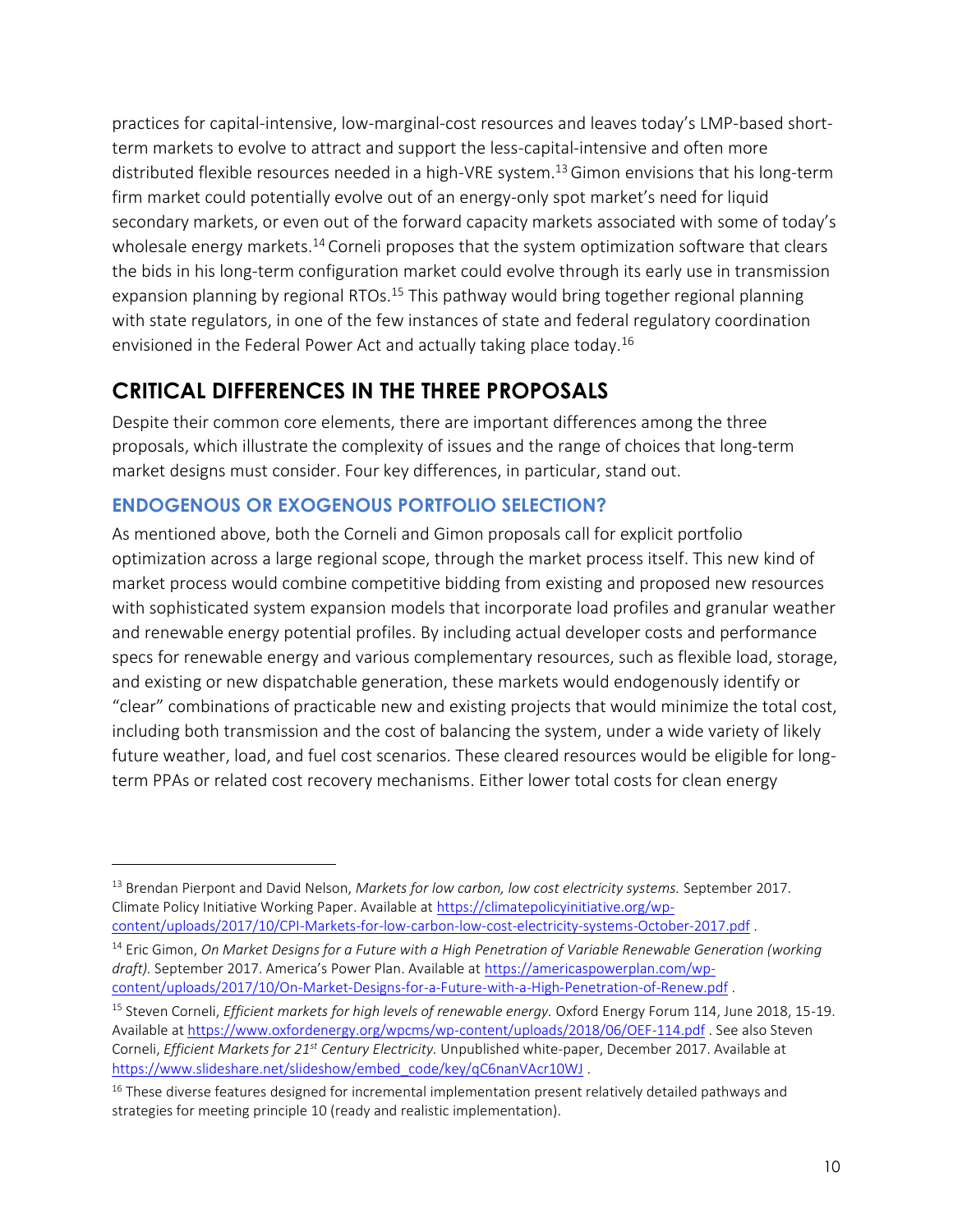portfolios or appropriate state and federal policies would drive the results toward rapid, efficient, and low-cost decarbonization.

This innovation is intended to address not only revenue sufficiency challenges, discussed above, but also the much deeper problem of discovering and realizing the optimal configuration of high-VRE electricity systems. This would be achieved by designing the market's objective function to include the bid-based cost and performance characteristics of locations, quantities, and mixes of VREs, along with those of any needed transmission and complementary technologies such as storage and flexible load. Optimization tools capable of addressing such a diverse objective function are proliferating, and some are already being used for policy analysis and system planning purposes. Corneli and Gimon, in essence, propose using market-based bids as inputs into these tools, and treating the optimized portfolios they produce as the projects cleared or selected by the long-term market. Further, both see periodic runs of such a market over time serving to create dynamically efficient markets, capable of avoiding costly path dependency while supporting and incorporating continued technological change.

Pierpont by contrast, relies more on policymakers and planners to specify the content of the long-term energy supply portfolio, and the market to simply procure the specified portfolio at least cost through competitive bidding. His proposal, nonetheless, incorporates feedback loops from the short-term market to the long-term market regarding the value of different production profiles and location of the long-term market's portfolio. It also recognizes the need for more sophisticated policy guidance in specifying the portfolio over time. As discussed above, the use of the same system design tools and a bid-based process for this purpose that Gimon and Corneli rely on could lead to significant convergence between the three proposals.

#### **SCOPE**

Both Corneli and Gimon recognize that substantial cost savings are available from optimizing the mix of VREs of different types, across broad regional geographies, to produce an aggregate production profile over time that best fits the profile of load. This would minimize the amount of VRE overproduction and underproduction relative to demand, and thus could dramatically reduce curtailment and balancing costs, creating savings greater than the cost of any additional transmission needed to integrate the more optimal VRE portfolio. Local flexible load and storage offer additional beneficial trade-offs that could further reduce the costs of transmission, VREs, and balancing costs.

Accordingly, Corneli's and Gimon's long-term market proposals are for large, regional markets that incorporate transmission, along with flexible load and storage, and both new VREs and existing supply resources. Pierpont's long-term market, at least initially, focuses primarily on capital-intensive, low-marginal cost resources that may have difficulties securing financing in short-term markets, leaving resources that are not capital intensive and more flexible to recover costs through the short-term markets. The geographical scope is unspecified, but could include current state-level scopes as well as broader regional efforts, assuming policy making institutions with such a scope. Transmission cost recovery is outside of Pierpont's long-term market, though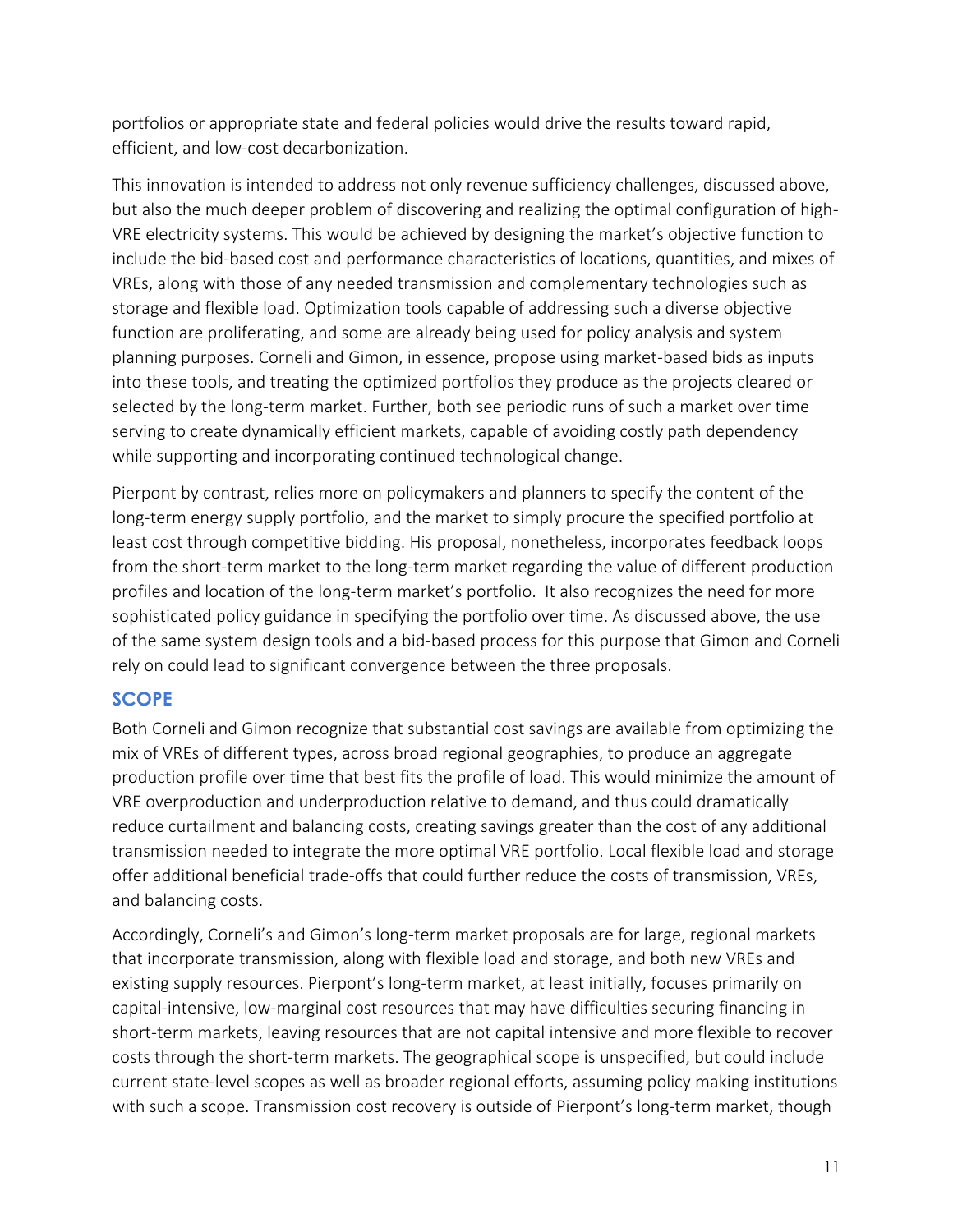it could be addressed through a combination of long-term financial transmission rights and regulated transmission cost recovery, guided by policymakers and planners.

#### **PRODUCTS AND PRICING**

 $\overline{a}$ 

Gimon's and Pierpont's long-term markets both create an energy-based product, denominated in megawatt hours (MWh) of energy production. Gimon's market would establish a default or base hourly energy production schedule for every resource, and its PPAs would pay for this default amount of energy production, potentially as modified through weather, fuel, and other indexes. Payments would be made to each project on an as-bid basis, rather than through a single market clearing price for each time period in the schedule. Deviations of actual energy consumption and production from the default energy schedules would be provided by the shortterm market, which would pay resources to run less or more than their default schedules, while charging them for failure to meet the schedules.

Pierpont's long-term market would elicit and purchase contracts for specified annual MWh production. Most of each contract's volume would be sold as take-or-pay so that bidders would not have to factor in the risk of curtailment, consistent with this proposal's reliance on policymakers and the short-term market to do a good job in selecting and incenting an efficient overall portfolio that avoids excessive levels of curtailment. Bidders would be free to choose how much of their expected output to lock into long-term contracts, allowing some control over how much weather risk they are exposed to. The weighted average price across all contracted energy for a given year would be established as the long-term market's benchmark energy price, which the short-term market could add to or subtract from, isolating the value of flexibility from that of energy.

Corneli's proposed long-term market, by contrast, does not buy or sell energy or create future or even current dispatch schedules. It is more like a market for tolling agreements17 from resources that have been selected to work well together to balance supply and demand reliably and economically during a wide variety of weather, cost, and demand conditions. These cleared resources would be eligible for a variety of cost-recovery mechanisms under federal and participating state regulatory authority, provided they meet specified performance requirements. For example, regulated transmission would recover costs through federal or state tariffs. Competitive resources would recover costs, above and beyond those recovered in the short-term market, through tolling agreements, PPAs, or related means.

All operating resources that clear in Corneli's long-term market would be required to participate in the short-term market, which, as in all proposals, is an evolving version of today's LMP

 $17$  Conceptually, a tolling agreement is where an entity that needs the output of a power plant or similar resource pays its owners a series of regular payments in return for the ability to call on the resource according to agreed terms. Typically, the buyer of a tolling agreement gets the power at the plant's busbar and pays for the fuel and other variable costs of producing the power, while the seller of the tolling agreement gets payments high enough to cover the seller's fixed and non-variable operating costs.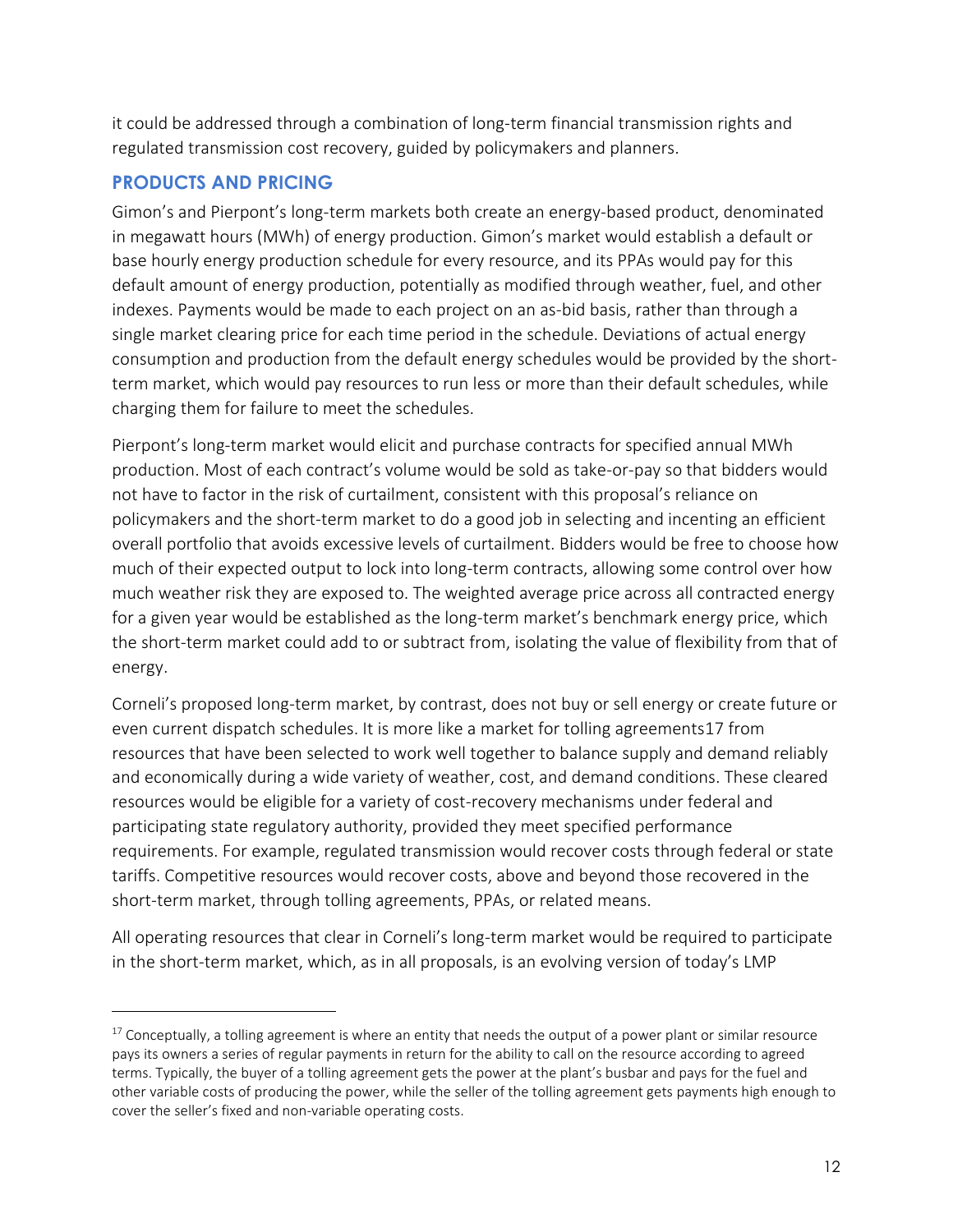markets. The short-term market would commit and dispatch all resources, and provide only energy or ancillary service payments received by the resources cleared in the long-term market. Contract-for-difference or related terms in the long-term market's fixed cost recovery agreements would keep total compensation in balance, with high short-term prices resulting in lower long-term payments and vice-versa.

## **SUMMARY**

Each of the three long-term market proposals compared here was developed with the goal of stimulating discussion and debate about the best approach to adjusting or reforming wholesale electricity markets so they can support rapid decarbonization of the power sector, under the increasingly compelling assumption that such decarbonization will include high levels of VRE resources. This overview suggests two primary areas for discussion, debate, and further work:

First, the concerns and critiques of energy-only markets articulated above, while made in good faith and on the basis of a collectively large amount of experience and thought, are relatively discursive and intuitive. Similarly, much of the support for energy-only markets for decarbonization is based on arguments by analogy to LMP theory for fully dispatchable resources with ample fuel supplies. Supply portfolios of historical dispatchable resources appear to readily meet the basic assumptions required by economic theory for decentralized markets to achieve efficient outcomes. Supply portfolios with high levels of VRE, however, may fail to meet these same requirements.<sup>18</sup>

A better understanding, based on much more detailed analysis of the impacts of high levels of VREs on both price and revenue effects, would be extremely helpful in informing all discussions of market reform and design. In particular, detailed analysis of energy price levels and volatility, along with related equilibrium conditions (including type, location, and amount of VRE and complementary resources) that give rise to high prices, including scarcity prices, would shed light on the likelihood of price sufficiency in a high-VRE-energy-only market. Similarly, more simulation-based research into the incidence of any scarcity revenues across resource types due to correlation of scarcity with the unavailability of VRE, inframarginal rents captured by VREs during such scarcity, and the impacts of varying amounts of storage and flexible load would help us understand the question of revenue sufficiency in such markets. These insights should help market design discussions move from the realm of relatively subjective belief, intuition, and preferences to the realm of more objective, verifiable, and actionable insights.

The second line of work is even more pragmatic. If all the analysis above supports the proposition that long-term markets are needed alongside short-term markets, we need to quickly determine which features among these three proposals, and what features missing from them, are needed to implement long-term markets quickly and in a way that will truly work to

<sup>&</sup>lt;sup>18</sup> See references and discussion in footnote 3 above.